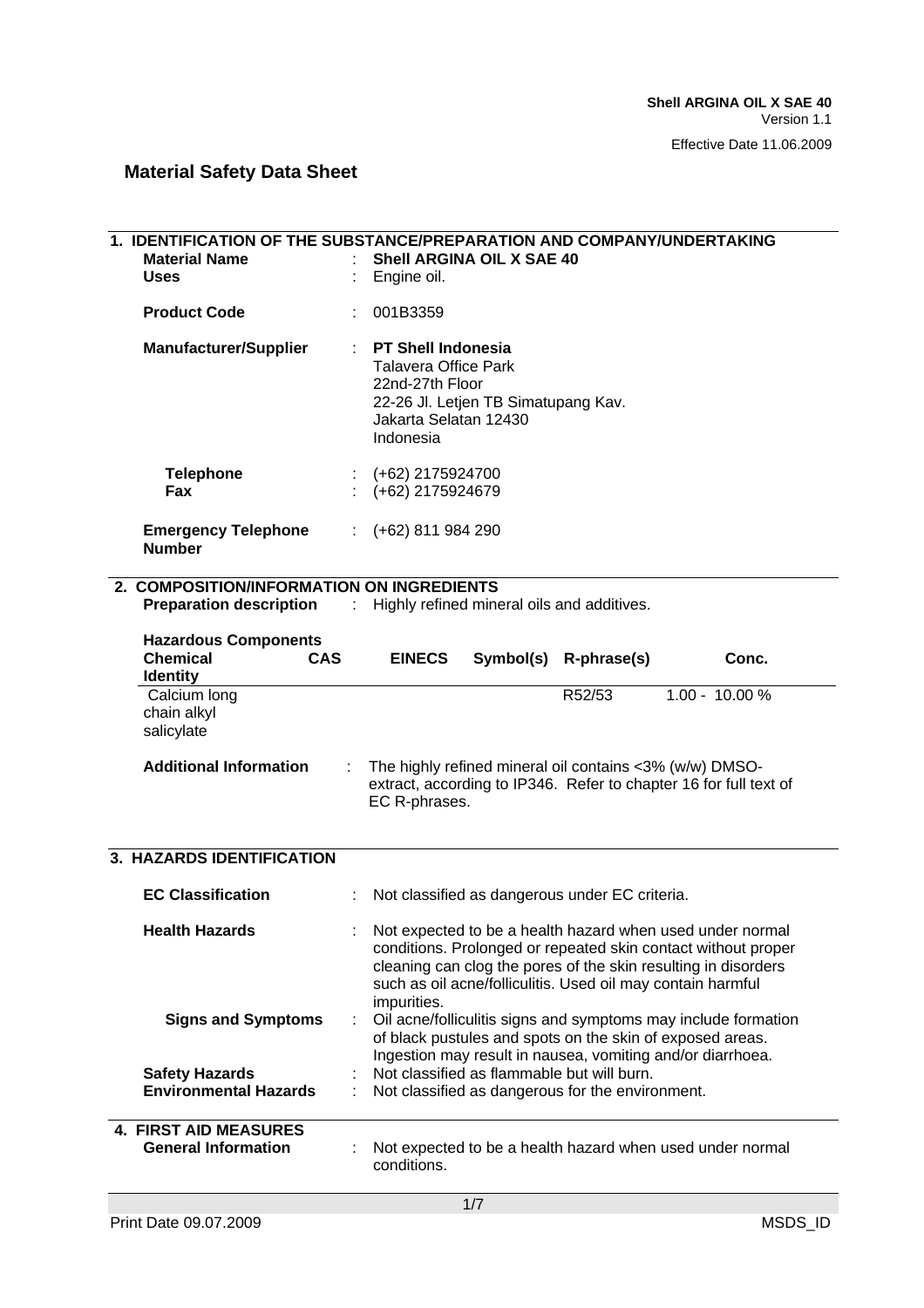#### Effective Date 11.06.2009

### **Material Safety Data Sheet**

| <b>Inhalation</b>          | : No treatment necessary under normal conditions of use. If<br>symptoms persist, obtain medical advice.                                                                      |
|----------------------------|------------------------------------------------------------------------------------------------------------------------------------------------------------------------------|
| <b>Skin Contact</b>        | : Remove contaminated clothing. Flush exposed area with water<br>and follow by washing with soap if available. If persistent<br>irritation occurs, obtain medical attention. |
| <b>Eye Contact</b>         | : Flush eye with copious quantities of water. If persistent<br>irritation occurs, obtain medical attention.                                                                  |
| Ingestion                  | : In general no treatment is necessary unless large quantities<br>are swallowed, however, get medical advice.                                                                |
| <b>Advice to Physician</b> | Treat symptomatically.                                                                                                                                                       |

#### **5. FIRE FIGHTING MEASURES**

Clear fire area of all non-emergency personnel.

| <b>Specific Hazards</b>                                | ÷ | Hazardous combustion products may include: A complex<br>mixture of airborne solid and liquid particulates and gases<br>(smoke). Carbon monoxide. Unidentified organic and inorganic<br>compounds. |
|--------------------------------------------------------|---|---------------------------------------------------------------------------------------------------------------------------------------------------------------------------------------------------|
| <b>Suitable Extinguishing</b><br>Media                 | ÷ | Foam, water spray or fog. Dry chemical powder, carbon<br>dioxide, sand or earth may be used for small fires only.                                                                                 |
| <b>Unsuitable Extinguishing</b><br>Media               |   | Do not use water in a jet.                                                                                                                                                                        |
| <b>Protective Equipment for</b><br><b>Firefighters</b> | ÷ | Proper protective equipment including breathing apparatus<br>must be worn when approaching a fire in a confined space.                                                                            |

### **6. ACCIDENTAL RELEASE MEASURES**

Avoid contact with spilled or released material. For guidance on selection of personal protective equipment see Chapter 8 of this Material Safety Data Sheet. See Chapter 13 for information on disposal. Observe all relevant local and international regulations.

| <b>Protective measures</b><br><b>Clean Up Methods</b><br><b>Additional Advice</b> | : Avoid contact with skin and eyes. Use appropriate containment<br>to avoid environmental contamination. Prevent from spreading<br>or entering drains, ditches or rivers by using sand, earth, or<br>other appropriate barriers.<br>Slippery when spilt. Avoid accidents, clean up immediately.<br>Prevent from spreading by making a barrier with sand, earth or<br>other containment material. Reclaim liquid directly or in an<br>absorbent. Soak up residue with an absorbent such as clay,<br>sand or other suitable material and dispose of properly.<br>: Local authorities should be advised if significant spillages<br>cannot be contained. |
|-----------------------------------------------------------------------------------|-------------------------------------------------------------------------------------------------------------------------------------------------------------------------------------------------------------------------------------------------------------------------------------------------------------------------------------------------------------------------------------------------------------------------------------------------------------------------------------------------------------------------------------------------------------------------------------------------------------------------------------------------------|
| <b>7. HANDLING AND STORAGE</b><br><b>General Precautions</b><br><b>Handling</b>   | Use local exhaust ventilation if there is risk of inhalation of<br>vapours, mists or aerosols. Properly dispose of any<br>contaminated rags or cleaning materials in order to prevent<br>fires. Use the information in this data sheet as input to a risk<br>assessment of local circumstances to help determine<br>appropriate controls for safe handling, storage and disposal of<br>this material.<br>Avoid prolonged or repeated contact with skin. Avoid inhaling<br>vapour and/or mists. When handling product in drums, safety                                                                                                                 |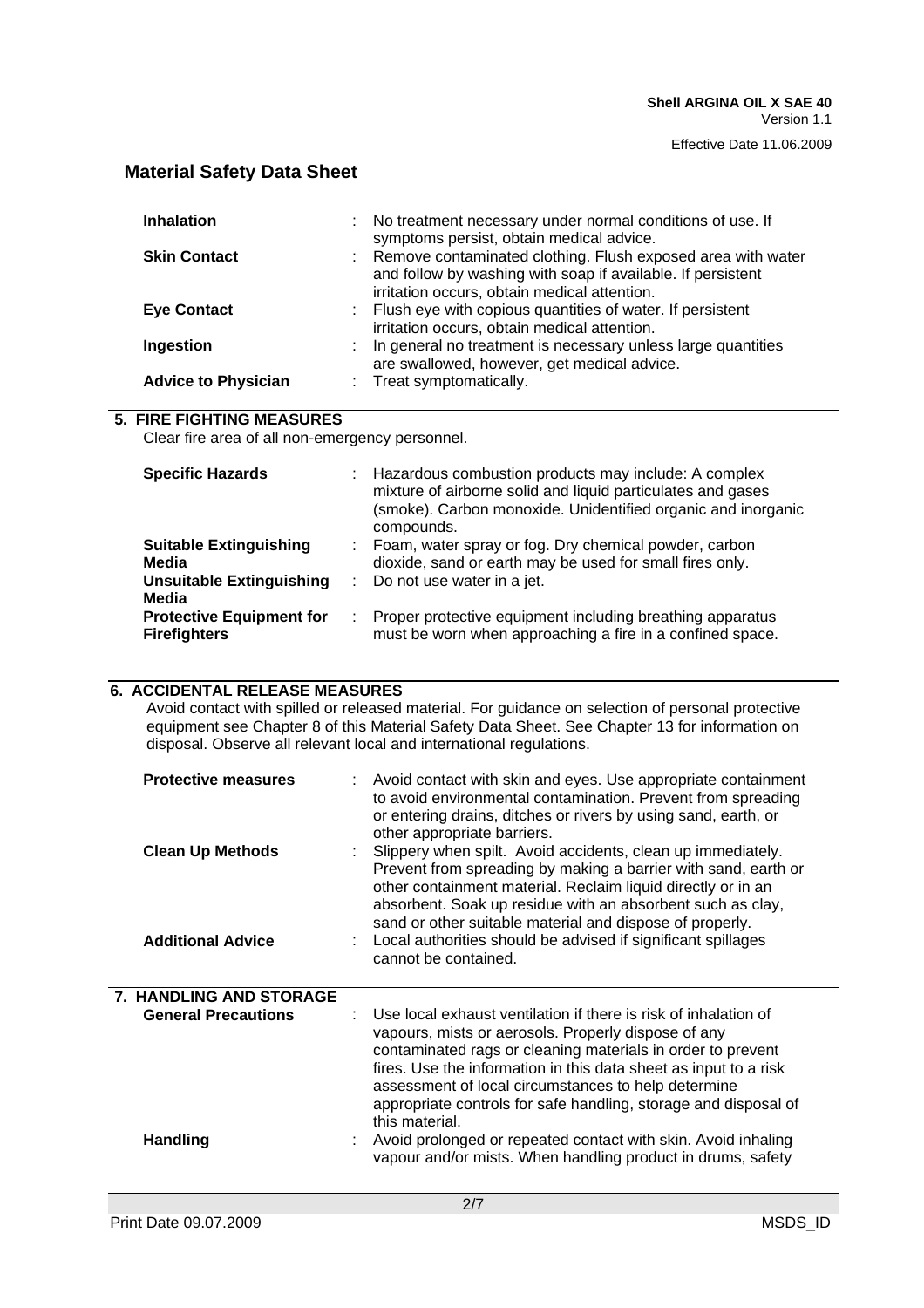|                               | footwear should be worn and proper handling equipment<br>should be used. |
|-------------------------------|--------------------------------------------------------------------------|
| <b>Storage</b>                | : Keep container tightly closed and in a cool, well-ventilated           |
|                               | place. Use properly labelled and closeable containers. Storage           |
|                               | Temperature: 0 - 50 °C / 32 - 122 °F                                     |
| <b>Recommended Materials</b>  | : For containers or container linings, use mild steel or high            |
|                               | density polyethylene.                                                    |
| <b>Unsuitable Materials</b>   | $\therefore$ PVC.                                                        |
| <b>Additional Information</b> | Polyethylene containers should not be exposed to high                    |
|                               | temperatures because of possible risk of distortion.                     |

### **8. EXPOSURE CONTROLS/PERSONAL PROTECTION**

#### **Occupational Exposure Limits**

| <b>Material</b>                                                                                                                                                  | <b>Source</b> | Type        | ppm | mg/m3              | <b>Notation</b> |
|------------------------------------------------------------------------------------------------------------------------------------------------------------------|---------------|-------------|-----|--------------------|-----------------|
| Oil mist, mineral                                                                                                                                                | <b>ACGIH</b>  | TWA         |     | $5 \text{ mg/m}$ 3 |                 |
|                                                                                                                                                                  |               | [Mist.]     |     |                    |                 |
|                                                                                                                                                                  | ACGIH         | <b>STEL</b> |     | 10 $mg/m3$         |                 |
|                                                                                                                                                                  |               | [Mist.]     |     |                    |                 |
|                                                                                                                                                                  | <b>ID OEL</b> | TWA         |     | $5 \text{ mg/m}$ 3 |                 |
|                                                                                                                                                                  |               | [Mist.]     |     |                    |                 |
| : The level of protection and types of controls necessary will vary<br><b>Exposure Controls</b><br>depending upon potential eveneure conditional Coloet controle |               |             |     |                    |                 |

| <b>Exposure Controls</b>   | : The level of protection and types of controls necessary will vary<br>depending upon potential exposure conditions. Select controls<br>based on a risk assessment of local circumstances.<br>Appropriate measures include: Adequate ventilation to control<br>airborne concentrations. Where material is heated, sprayed or<br>mist formed, there is greater potential for airborne<br>concentrations to be generated. |
|----------------------------|-------------------------------------------------------------------------------------------------------------------------------------------------------------------------------------------------------------------------------------------------------------------------------------------------------------------------------------------------------------------------------------------------------------------------|
| <b>Personal Protective</b> | : Personal protective equipment (PPE) should meet                                                                                                                                                                                                                                                                                                                                                                       |
| <b>Equipment</b>           | recommended national standards. Check with PPE suppliers.                                                                                                                                                                                                                                                                                                                                                               |

| <b>Respiratory Protection</b> | No respiratory protection is ordinarily required under normal<br>conditions of use. In accordance with good industrial hygiene<br>practices, precautions should be taken to avoid breathing of<br>material. If engineering controls do not maintain airborne<br>concentrations to a level which is adequate to protect worker<br>health, select respiratory protection equipment suitable for the<br>specific conditions of use and meeting relevant legislation.<br>Check with respiratory protective equipment suppliers. Where<br>air-filtering respirators are suitable, select an appropriate<br>combination of mask and filter. Select a filter suitable for<br>combined particulate/organic gases and vapours (boiling point)<br>$>65^{\circ}C(149^{\circ}F)$ . |
|-------------------------------|------------------------------------------------------------------------------------------------------------------------------------------------------------------------------------------------------------------------------------------------------------------------------------------------------------------------------------------------------------------------------------------------------------------------------------------------------------------------------------------------------------------------------------------------------------------------------------------------------------------------------------------------------------------------------------------------------------------------------------------------------------------------|
| <b>Hand Protection</b>        | : Where hand contact with the product may occur the use of<br>gloves approved to relevant standards (e.g. Europe: EN374,                                                                                                                                                                                                                                                                                                                                                                                                                                                                                                                                                                                                                                               |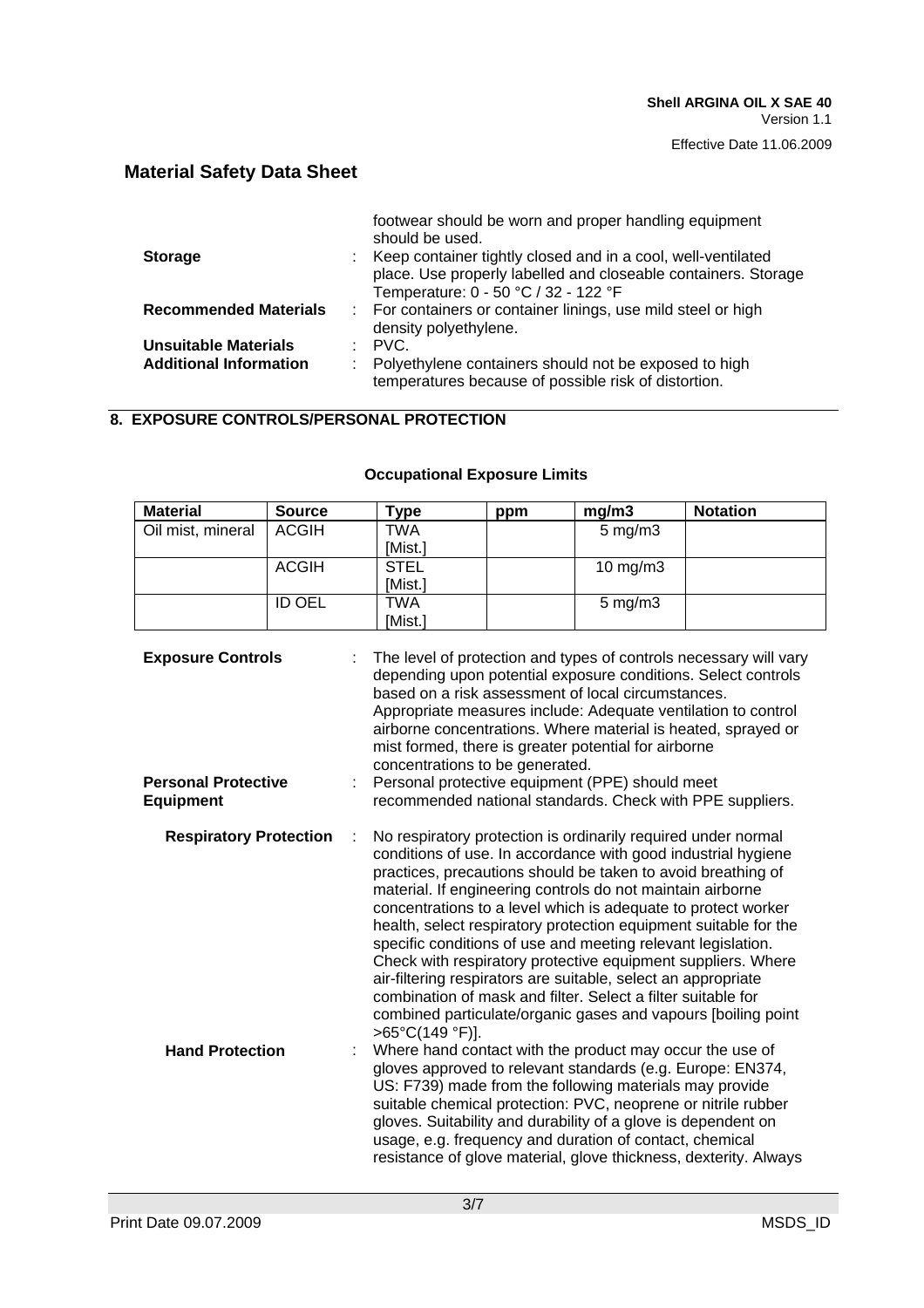#### Effective Date 11.06.2009

# **Material Safety Data Sheet**

|                                                  | seek advice from glove suppliers. Contaminated gloves should<br>be replaced. Personal hygiene is a key element of effective<br>hand care. Gloves must only be worn on clean hands. After<br>using gloves, hands should be washed and dried thoroughly.<br>Application of a non-perfumed moisturizer is recommended. |
|--------------------------------------------------|---------------------------------------------------------------------------------------------------------------------------------------------------------------------------------------------------------------------------------------------------------------------------------------------------------------------|
| <b>Eye Protection</b>                            | : Wear safety glasses or full face shield if splashes are likely to<br>occur.                                                                                                                                                                                                                                       |
| <b>Protective Clothing</b>                       | Skin protection not ordinarily required beyond standard issue<br>work clothes.                                                                                                                                                                                                                                      |
| <b>Monitoring Methods</b>                        | Monitoring of the concentration of substances in the breathing<br>zone of workers or in the general workplace may be required to<br>confirm compliance with an OEL and adequacy of exposure<br>controls. For some substances biological monitoring may also<br>be appropriate.                                      |
| <b>Environmental Exposure</b><br><b>Controls</b> | : Minimise release to the environment. An environmental<br>assessment must be made to ensure compliance with local<br>environmental legislation.                                                                                                                                                                    |

| 9. PHYSICAL AND CHEMICAL PROPERTIES  |  |                                                              |  |  |
|--------------------------------------|--|--------------------------------------------------------------|--|--|
| Appearance                           |  | Amber. Liquid at room temperature.                           |  |  |
| Odour                                |  | Slight hydrocarbon.                                          |  |  |
| pH                                   |  | Not applicable.                                              |  |  |
| Initial Boiling Point and            |  | > 280 °C / 536 °F estimated value(s)                         |  |  |
| <b>Boiling Range</b>                 |  |                                                              |  |  |
| Pour point                           |  | Typical -18 °C / 0 °F                                        |  |  |
| Flash point                          |  | Typical 205 °C / 401 °F (PMCC / ASTM D93)                    |  |  |
| Upper / lower Flammability           |  | Typical 1 - 10 %(V) (based on mineral oil)                   |  |  |
| or Explosion limits                  |  |                                                              |  |  |
| Auto-ignition temperature            |  | > 320 °C / 608 °F                                            |  |  |
| Vapour pressure                      |  | < 0.5 Pa at 20 °C / 68 °F (estimated value(s))               |  |  |
| Density                              |  | Typical 916 kg/m3 at 15 °C / 59 °F                           |  |  |
| Water solubility                     |  | Negligible.                                                  |  |  |
| n-octanol/water partition            |  | > 6 (based on information on similar products)               |  |  |
| coefficient (log Pow)                |  |                                                              |  |  |
| Kinematic viscosity                  |  | Typical 135 mm2/s at 40 °C / 104 °F                          |  |  |
| Vapour density (air=1)               |  | $:$ > 1 (estimated value(s))                                 |  |  |
| Evaporation rate (nBuAc=1)           |  | : Data not available                                         |  |  |
|                                      |  |                                                              |  |  |
| <b>10. STABILITY AND REACTIVITY</b>  |  |                                                              |  |  |
| <b>Stability</b>                     |  | Stable.                                                      |  |  |
| <b>Conditions to Avoid</b>           |  | Extremes of temperature and direct sunlight.                 |  |  |
| <b>Materials to Avoid</b>            |  | Strong oxidising agents.                                     |  |  |
| <b>Hazardous</b>                     |  | Hazardous decomposition products are not expected to form    |  |  |
| <b>Decomposition Products</b>        |  | during normal storage.                                       |  |  |
|                                      |  |                                                              |  |  |
| <b>11. TOXICOLOGICAL INFORMATION</b> |  |                                                              |  |  |
| <b>Basis for Assessment</b>          |  | Information given is based on data on the components and the |  |  |
|                                      |  | toxicology of similar products.                              |  |  |
| <b>Acute Oral Toxicity</b>           |  | Expected to be of low toxicity: LD50 > 5000 mg/kg            |  |  |
| <b>Acute Dermal Toxicity</b>         |  | Expected to be of low toxicity: LD50 > 5000 mg/kg            |  |  |
| <b>Acute Inhalation Toxicity</b>     |  | Not considered to be an inhalation hazard under normal       |  |  |
|                                      |  | conditions of use.                                           |  |  |

**Skin Irritation Expected to be slightly irritating. Prolonged or repeated skin**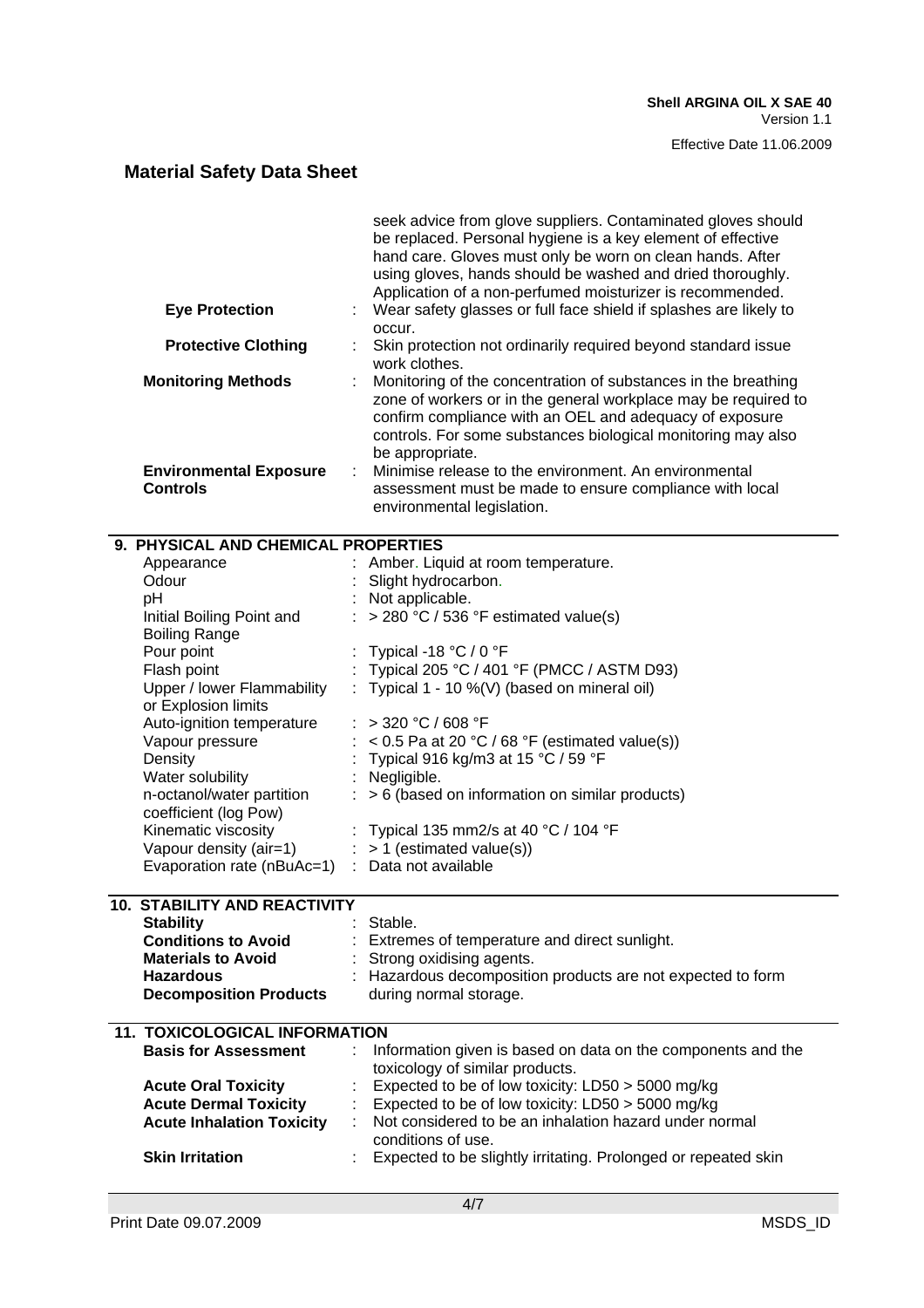|                                                          | contact without proper cleaning can clog the pores of the skin<br>resulting in disorders such as oil acne/folliculitis.                                                                                                                                                                                                                                                                              |
|----------------------------------------------------------|------------------------------------------------------------------------------------------------------------------------------------------------------------------------------------------------------------------------------------------------------------------------------------------------------------------------------------------------------------------------------------------------------|
| <b>Eye Irritation</b>                                    | Expected to be slightly irritating.                                                                                                                                                                                                                                                                                                                                                                  |
| <b>Respiratory Irritation</b>                            | Inhalation of vapours or mists may cause irritation.                                                                                                                                                                                                                                                                                                                                                 |
|                                                          |                                                                                                                                                                                                                                                                                                                                                                                                      |
| <b>Sensitisation</b>                                     | Not expected to be a skin sensitiser.                                                                                                                                                                                                                                                                                                                                                                |
| <b>Repeated Dose Toxicity</b>                            | Not expected to be a hazard.                                                                                                                                                                                                                                                                                                                                                                         |
| <b>Mutagenicity</b>                                      | Not considered a mutagenic hazard.                                                                                                                                                                                                                                                                                                                                                                   |
| Carcinogenicity                                          | Product contains mineral oils of types shown to be non-<br>carcinogenic in animal skin-painting studies. Highly refined<br>mineral oils are not classified as carcinogenic by the<br>International Agency for Research on Cancer (IARC). Other<br>components are not known to be associated with carcinogenic<br>effects.                                                                            |
| <b>Reproductive and</b><br><b>Developmental Toxicity</b> | : Not expected to be a hazard.                                                                                                                                                                                                                                                                                                                                                                       |
| <b>Additional Information</b>                            | Used oils may contain harmful impurities that have<br>accumulated during use. The concentration of such impurities<br>will depend on use and they may present risks to health and<br>the environment on disposal. ALL used oil should be handled<br>with caution and skin contact avoided as far as possible.<br>Continuous contact with used engine oils has caused skin<br>cancer in animal tests. |

### **12. ECOLOGICAL INFORMATION**

Ecotoxicological data have not been determined specifically for this product. Information given is based on a knowledge of the components and the ecotoxicology of similar products.

| <b>Acute Toxicity</b>              | Poorly soluble mixture. May cause physical fouling of aquatic<br>organisms. Expected to be practically non toxic: LL/EL/IL50 ><br>100 mg/l (to aquatic organisms) (LL/EL50 expressed as the<br>nominal amount of product required to prepare aqueous test<br>extract). Mineral oil is not expected to cause any chronic<br>effects to aquatic organisms at concentrations less than 1 mg/l. |
|------------------------------------|---------------------------------------------------------------------------------------------------------------------------------------------------------------------------------------------------------------------------------------------------------------------------------------------------------------------------------------------------------------------------------------------|
| <b>Mobility</b>                    | Liquid under most environmental conditions. Floats on water. If<br>it enters soil, it will adsorb to soil particles and will not be<br>mobile.                                                                                                                                                                                                                                              |
| Persistence/degradability          | Expected to be not readily biodegradable. Major constituents<br>are expected to be inherently biodegradable, but the product<br>contains components that may persist in the environment.                                                                                                                                                                                                    |
| <b>Bioaccumulation</b>             | Contains components with the potential to bioaccumulate.                                                                                                                                                                                                                                                                                                                                    |
| <b>Other Adverse Effects</b>       | Product is a mixture of non-volatile components, which are not<br>expected to be released to air in any significant quantities. Not<br>expected to have ozone depletion potential, photochemical<br>ozone creation potential or global warming potential.                                                                                                                                   |
| <b>13. DISPOSAL CONSIDERATIONS</b> |                                                                                                                                                                                                                                                                                                                                                                                             |

| <b>Material Disposal</b> | : Recover or recycle if possible. It is the responsibility of the<br>waste generator to determine the toxicity and physical<br>properties of the material generated to determine the proper<br>waste classification and disposal methods in compliance with<br>applicable regulations. Do not dispose into the environment, in<br>drains or in water courses. |
|--------------------------|---------------------------------------------------------------------------------------------------------------------------------------------------------------------------------------------------------------------------------------------------------------------------------------------------------------------------------------------------------------|
|                          |                                                                                                                                                                                                                                                                                                                                                               |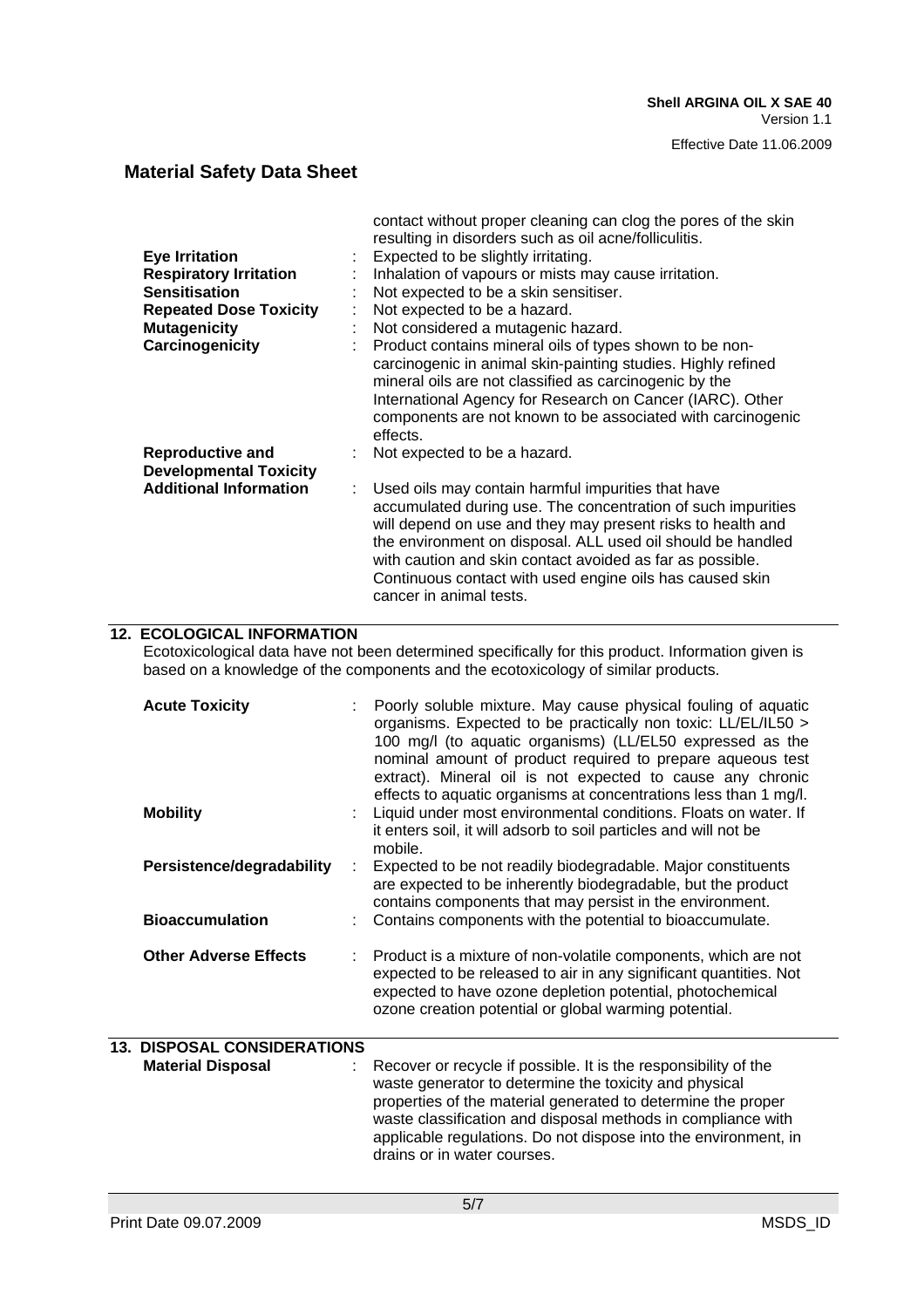| <b>Container Disposal</b> | : Dispose in accordance with prevailing regulations, preferably to<br>a recognised collector or contractor. The competence of the                                      |
|---------------------------|------------------------------------------------------------------------------------------------------------------------------------------------------------------------|
| <b>Local Legislation</b>  | collector or contractor should be established beforehand.<br>: Disposal should be in accordance with applicable regional,<br>national, and local laws and regulations. |

**14. TRANSPORT INFORMATION**

**Land (as per ADR classification): Not regulated** This material is not classified as dangerous under ADR regulations.

#### **IMDG**

This material is not classified as dangerous under IMDG regulations.

#### **IATA (Country variations may apply)**

This material is not classified as dangerous under IATA regulations.

### **15. REGULATORY INFORMATION**

The regulatory information is not intended to be comprehensive. Other regulations may apply to this material.

# **16. OTHER INFORMATION**

R-phrase(s)

| R <sub>52</sub> /53        | Not classified.<br>Harmful to aquatic organisms, may cause long-term adverse effects in the<br>aquatic environment. |  |                                                                                                                             |  |  |
|----------------------------|---------------------------------------------------------------------------------------------------------------------|--|-----------------------------------------------------------------------------------------------------------------------------|--|--|
| <b>MSDS Version Number</b> |                                                                                                                     |  | $\therefore$ 1.1                                                                                                            |  |  |
| <b>MSDS Effective Date</b> |                                                                                                                     |  | : 11.06.2009                                                                                                                |  |  |
| <b>MSDS Revisions</b>      |                                                                                                                     |  | $\therefore$ A vertical bar ( ) in the left margin indicates an amendment<br>from the previous version.                     |  |  |
| <b>MSDS Distribution</b>   |                                                                                                                     |  | : The information in this document should be made available to<br>all who may handle the product.                           |  |  |
| <b>Disclaimer</b>          |                                                                                                                     |  | : This information is based on our current knowledge and is<br>intended to describe the product for the purposes of health, |  |  |